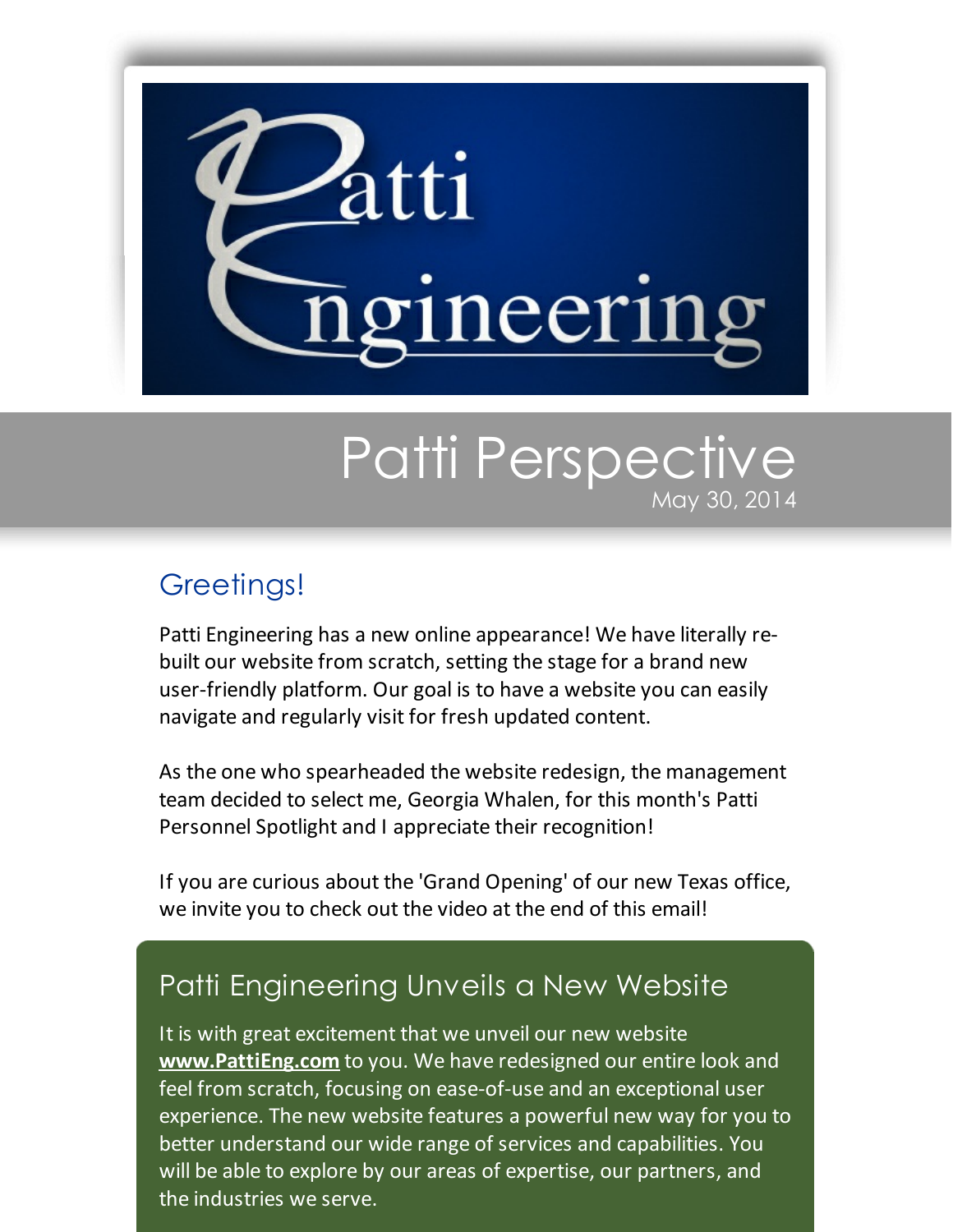

PROVEN AUTOMATION SOLUTIONS Reliable Support . Trusted Partner

After looking at the home page, you will notice that we have also added a new tagline beside our logo, "Proven Automation Solutions, Reliable Support, Trusted Partner." We actually sifted through all of our past press releases, going back four years, and identified the common denominator from partner and customer quotes to find out why they continue to work with us and what they valued most. We believe that Patti Engineering's success through the years is a direct reflection of this tagline. We truly strive to be a trusted partner to customers by providing innovative solutions, honest advice, and excellent engineering to enable our customers to increase their profit through productivity, efficiency, and quality improvement.



Our new website offers a quick and easy way to view information about our company and how we can help you. Some noteworthy pages on our website are:

- **[Expertise](http://pattiengineering.com/expertise/?utm_source=Patti+Perspective_May_2014&utm_campaign=Newsletter+May+2014&utm_medium=email)**: provides quick overviews of our areas of expertise.
- **Industry [Partnerships](http://pattiengineering.com/partners/?utm_source=Patti+Perspective_May_2014&utm_campaign=Newsletter+May+2014&utm_medium=email)**: Provides information on our elite automation manufacturer partners who have certified our business practices & endorsed our technical performance.
- **[Industries](http://pattiengineering.com/industries/?utm_source=Patti+Perspective_May_2014&utm_campaign=Newsletter+May+2014&utm_medium=email) we serve**: Our expertise spans across a broad spectrum of industries and applications.
- **[Testimonials](http://pattiengineering.com/testimonials/?utm_source=Patti+Perspective_May_2014&utm_campaign=Newsletter+May+2014&utm_medium=email)**: We can say we're we are good, but the proof comes from our partners & customers. Here are some quotes by our customers & partners over the years. Hear why they trust us with their automation projects.
- **[Newsroom](http://pattiengineering.com/newsroom/?utm_source=Patti+Perspective_May_2014&utm_campaign=Newsletter+May+2014&utm_medium=email) & Blog**: This page contains press releases, company news, information for media outlets, and general announcements about Patti Engineering - check back often for updates.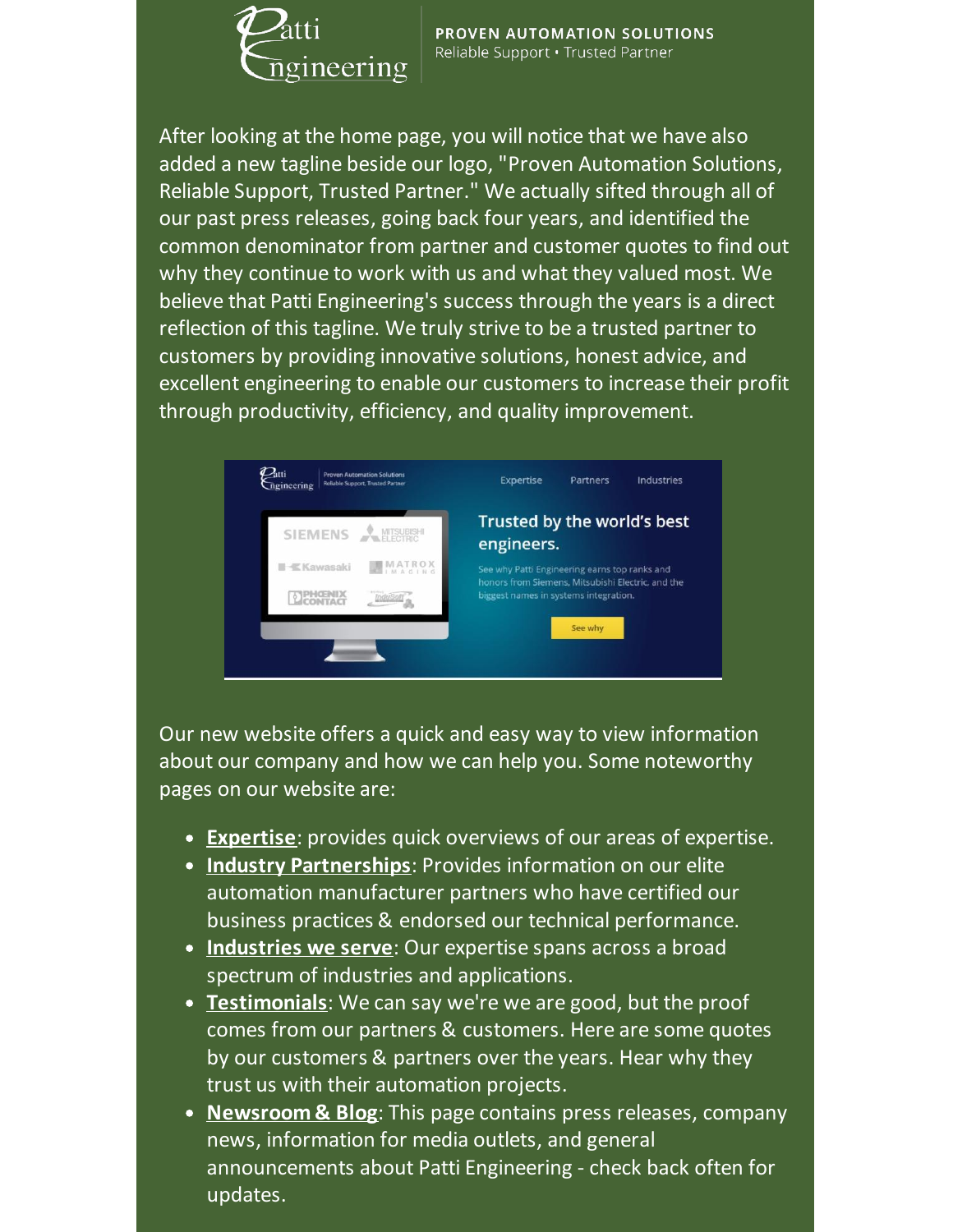- **Patti [Perspective](http://pattiengineering.com/newsletters/?utm_source=Patti+Perspective_May_2014&utm_campaign=Newsletter+May+2014&utm_medium=email) Newsletter**: Enjoy our newsletter? This page contains a collection of our Patti Perspective email newsletters in web-friendly form.
- **[About](http://pattiengineering.com/about/?utm_source=Patti+Perspective_May_2014&utm_campaign=Newsletter+May+2014&utm_medium=email)**: Want to know a little more about the company history, our management team, employment opportunities or our FUN company culture? You can find it here.

We set out to refresh our appearance, hoping to bring you a website that you can easily navigate and regularly visit. And we think we've done just that. It has meant literally re-building our website from scratch and setting the stage for a brand new and user-friendly platform. It is our hope that this site is one you will want to visit and one you will want to take with you on your smartphones, tablets, and other mobile devices.

Thank you to all of our supporters for your strong and continuing faith and backing. You make it happen, and you make us successful! We look forward to your feedback on our new site, and on behalf of the entire Patti Engineering team, we thank you for your time and welcome you to our new online home!

## Patti Personnel - Georgia Whalen



The Patti Perspective spotlight is on Georgia Whalen, the director of marketing for Patti Engineering, Georgia led our website redesign. In her role, Georgia is dedicated to communicating the unique contribution, value, and strengths Patti Engineering brings to their customers and partners as a control system integrator. Georgia plans and

executes all of our marketing activities including traditional marketing initiatives and inbound marketing initiatives using the web and social media.

Representing the Boston office of Patti Engineering, Georgia has expanded her role by spearheading the building of new business relationships in the New England area. In fact, we have an engineering team in place currently working with a new customer on a very intense project, building newly developed state-of-the-art consumer products assembly lines. We were brought into the project for our Mitsubishi Automation expertise, through our newly established relationship with New England's Mitsubishi Distributor,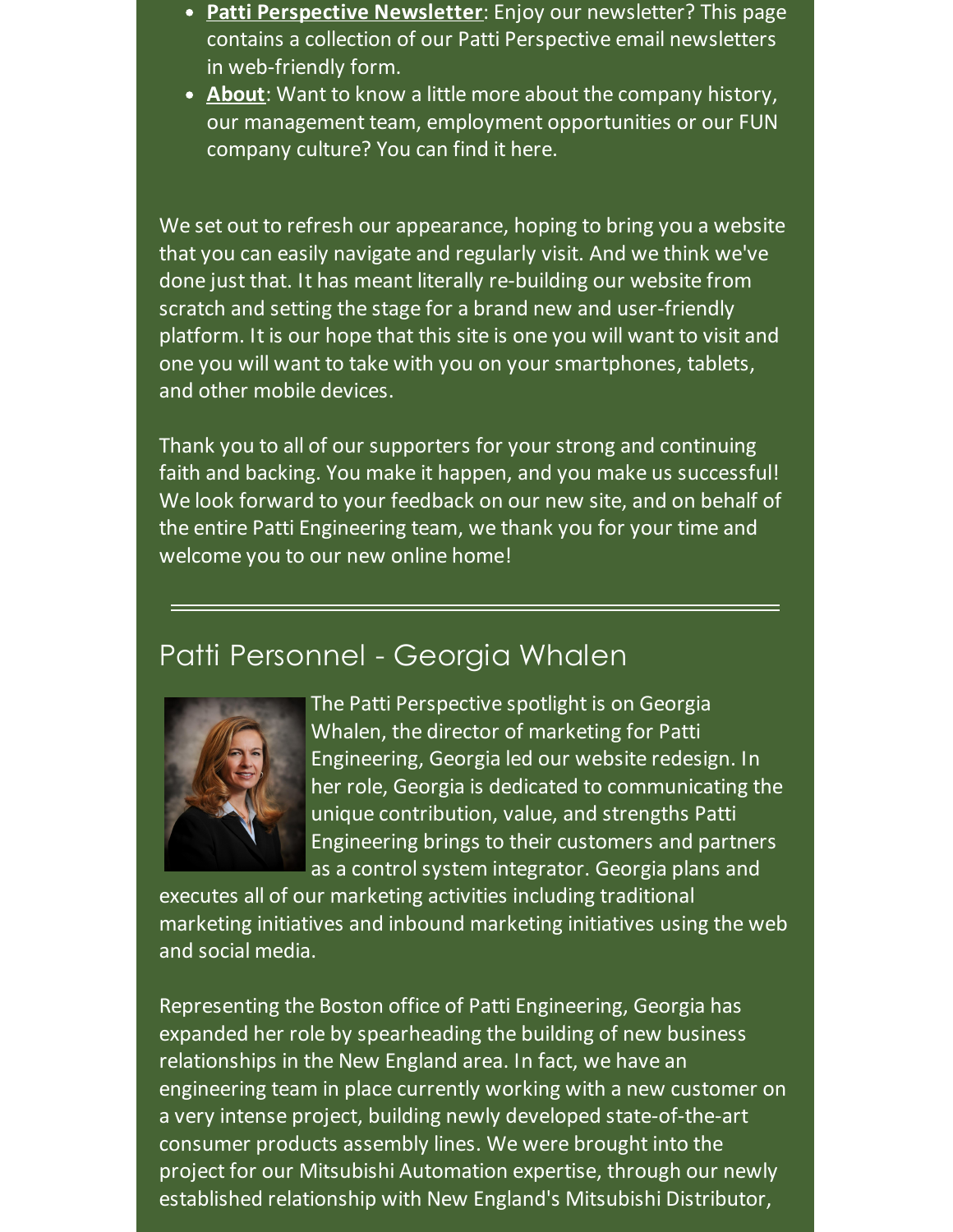Gibson Engineering. Gibson Engineering, Inc. is a leading solutions provider for world-class manufacturers of industrial automation products headquartered near Boston, Massachusetts.

"I have to say that I am extremely proud of our engineers who have worked on this project. Our new customer recognizes that our engineers have a high level of engineering talent, a great work ethic, and a very strong expertise in Mitsubishi controls. So while the spotlight may be on me this month, I would like to recognize our engineers - they are the heart and soul of this company's continued success," commented Georgia. "I am also excited about the new relationship we have established with Gibson Engineering, and I look forward to expanding our work with Gibson's engineering team in the New England area."

Georgia earned her degree in Business Administration with a concentration in Marketing from Susquehanna University in Selinsgrove, Pennsylvania. Prior to joining Patti Engineering in the fall of 2009, she



worked with a number of Fortune 500 companies, including Kraft, Nestle and Pitney Bowes in a sales and marketing capacity. In addition to her responsibilities here at Patti Engineering, Georgia also leads the marketing efforts for our sister company LEID Products (www.LEIDProduct s.com). LEID Products offers biometric access control systems (BACS) for the secure storage and tracking of weapons, evidence, intellectual property, and pharmaceuticals.

Georgia and her husband Scott have three children - Scottie, Caroline, and Brendon - and a German Shepherd, Marshal, who is more like a fourth child than a dog! When not working, Georgia enjoys watching her children play sports, oil painting, running, exploring Boston, and spending time with family and friends. She is also a big fan of her favorite hometown sports teams - the Patriots, Boston Red Sox, and Bruins!

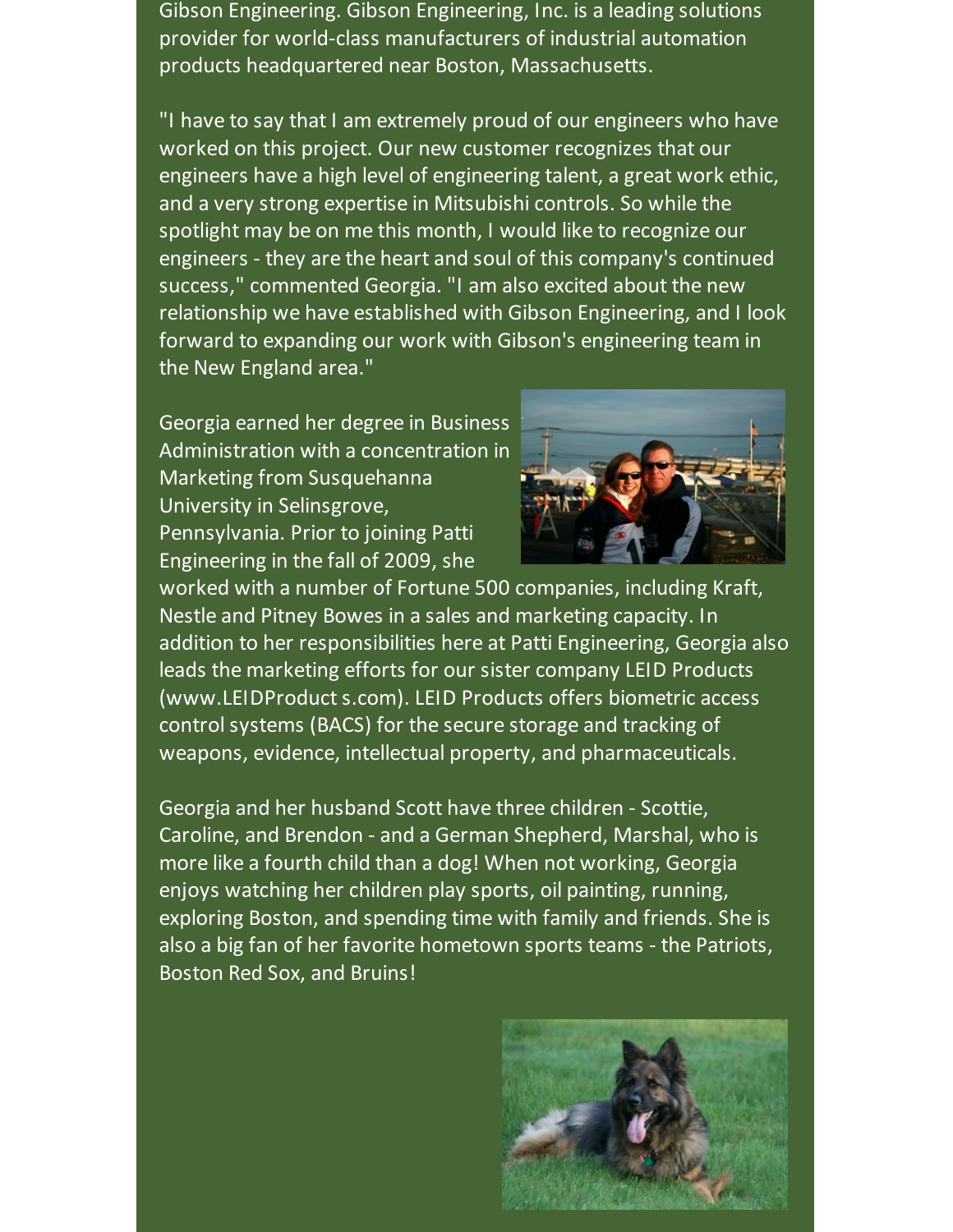

We work as partners to our clients. When you need an expert to help solve automation challenges, we are here to add value to your solution - enhance efficiency, increase productivity, and work with your team as a trusted resource. Visit our **[website](http://www.pattieng.com/expertise.html?utm_source=Patti+Perspective_May_2014&utm_campaign=Newsletter+May+2014&utm_medium=email)** for more information on our areas of expertise, or call us (248)364-3200 for a free initial consultation.

Thank you for your interest in Patti Engineering.

Best regards,

Georgia H. Whalen Director of Marketing Patti Engineering







Blazing a trail in Texas has been both fun and rewarding for Patti Engineering. We celebrated four years of business in Texas on April 4th with a grand opening party at our new office in Austin. Thank you to all of our employees, customers and partners for your support and loyalty. Check out the

video!